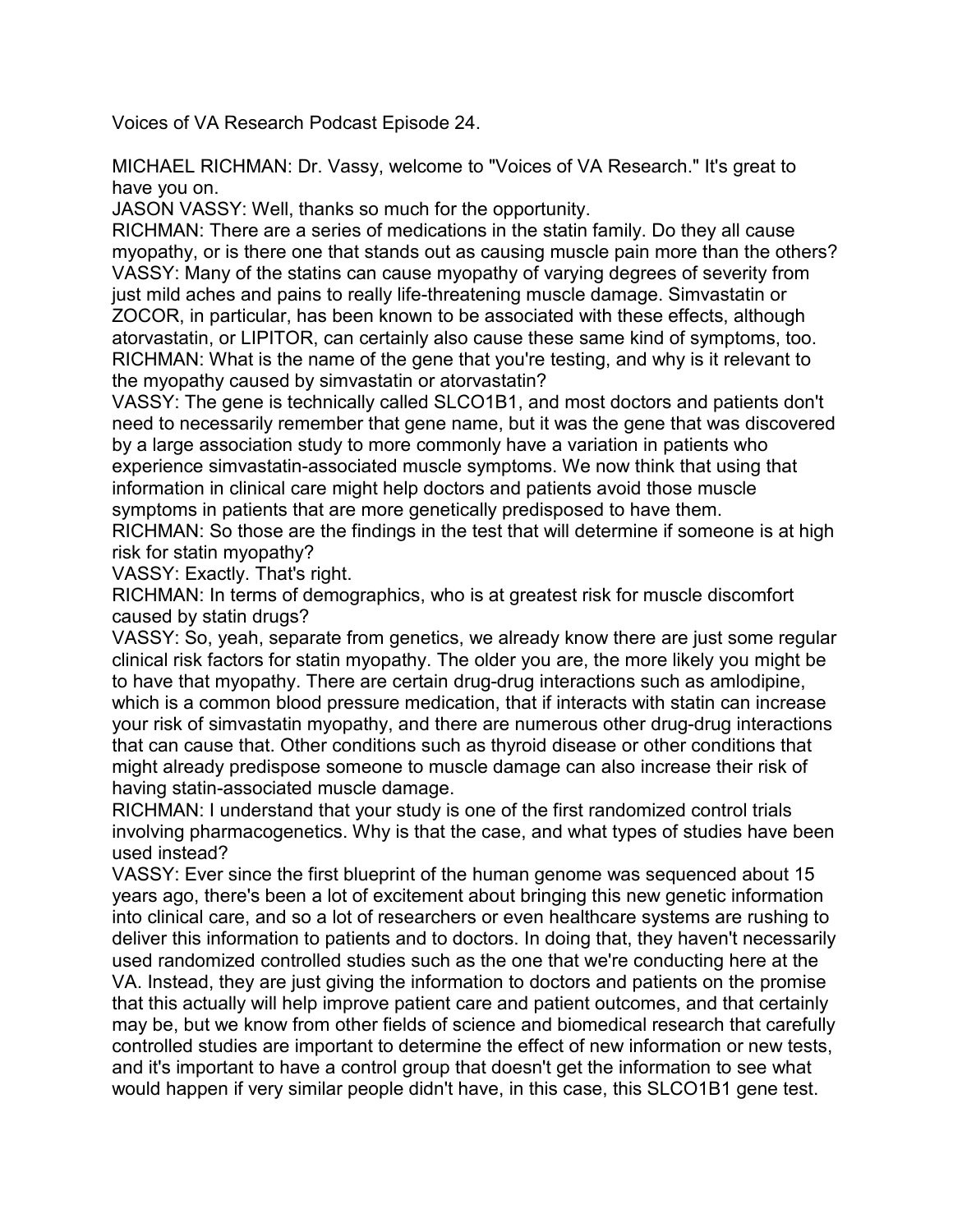This allows us to have an unbiased comparison between the patients that get the test and the patients that don't to see if the test really does make a difference in their medical care.

RICHMAN: Along the lines of what you're describing about methodology of the trial, I was wondering if you could go a little more in depth. How many patients will you have? What type of comparison will you be doing, and how will you be acquiring your results? VASSY: So another important feature of this study called the I-PICC is that we are integrating it right into primary care here across VA Boston, so this kind of real-world evidence for or against the use of this test in clinical care. So we are nesting research right into patient care. We've completed enrollment this summer of 408 patients here across VA Boston, and patients are randomized essentially with a flip of a coin to either get this genetic test done right at the baseline of the study or at the end of the study, 12 months later, and that allows us to compare the two groups of patients and what happens in their medical care over the year of the study during which we observe them. The VA has a phenomenal resource in its electronic health record data, so we're able to at the end of the study use patients' EHR data to look at the clinical outcomes and the clinical care they received over the course of those 12 months, and those are the outcomes of our study. So were more patients or were fewer patients in one arm compared to the other started on statin medications? Was there a greater number of statin side effects in one group of patients compared to the other? Did their changes in cholesterol if they were started on a statin medication differ by the end of the study? All of these are important processes and outcomes in managing patients' cardiovascular disease risk, and so we'll be able to just pull those outcomes right from electronic medical record data, which is one of the real strengths of the VA as both a patient care environment and a research environment.

RICHMAN: What do you expect to learn from this study? What do you expect the conclusion to be?

VASSY: Well, we are still gathering the data on the outcome, so we don't yet know will this information have made a difference in the care of these 408 patients or really the 204 that they've got the test from the baseline or not, but what we hope is that positive or negative this information will be useful to primary care providers at the VA, policymakers at the VA to make decisions about whether it's worth incorporating this test more broadly into patient care across the VA. It's also kind of a proof of principle study in a way because there are dozens of other similar pharmacogenetics tests besides SLCO1B1 that have been identified to determine a patient's risk of benefitting from a certain kind of medication or having an adverse event to a different kind of medication, so even though what we're learning in the I-PICC study is very specific to simvastatin and the class--the statin class of medications, some of these concepts of whether doctors and patients use this information to improve medical care will be generalizable to the dozens of other pharmacogenetic associations that exist, too, and that others are proposing might be used in patient care. So we don't have final outcomes yet, but I'm hopeful that the I-PICC study will be able to inform the VA and other healthcare systems into whether pharmacogenetic information can be used effectively to improve patient outcomes.

RICHMAN: Do you yourself think that a genetic testing program will someday be implemented in the VA system, and if so, what will it take?